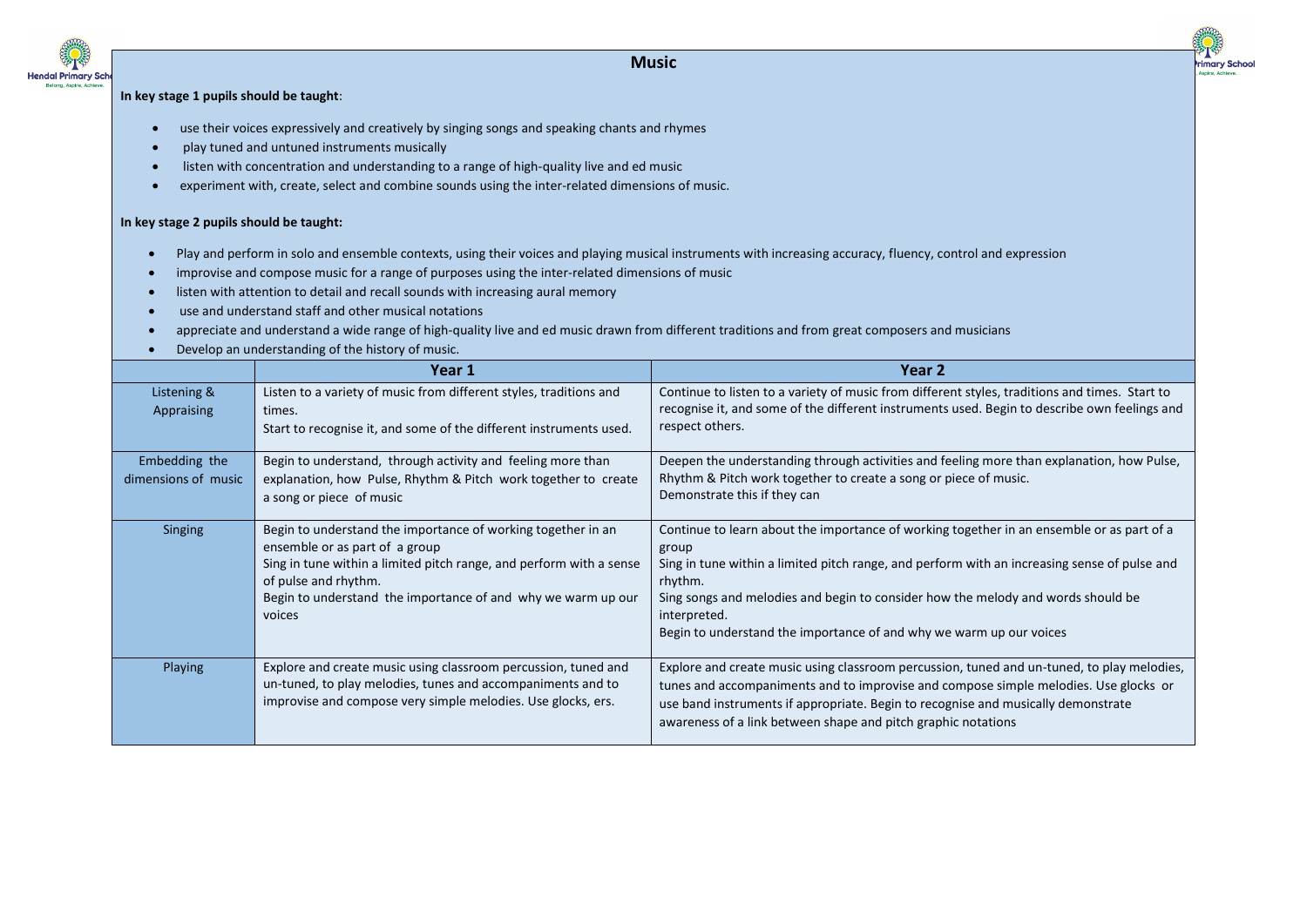



| Improvising               | Begin to explore and create simple musical sounds with voices<br>and instruments within the context of the song being learnt                                                                                                                                                                                                                                                                                                                                                                                                                                                                           | Continue to explore and create simple musical sounds with voices and instruments within<br>the context of the song being learnt                                                                                                                                                                                                                                                                                                                                                                                                                                                                                                          |
|---------------------------|--------------------------------------------------------------------------------------------------------------------------------------------------------------------------------------------------------------------------------------------------------------------------------------------------------------------------------------------------------------------------------------------------------------------------------------------------------------------------------------------------------------------------------------------------------------------------------------------------------|------------------------------------------------------------------------------------------------------------------------------------------------------------------------------------------------------------------------------------------------------------------------------------------------------------------------------------------------------------------------------------------------------------------------------------------------------------------------------------------------------------------------------------------------------------------------------------------------------------------------------------------|
| Composing                 | Begin to create your own simple melodies within the context of<br>the song that is being learnt.                                                                                                                                                                                                                                                                                                                                                                                                                                                                                                       | Create your own simple melodies within the context of the song that is being learnt.                                                                                                                                                                                                                                                                                                                                                                                                                                                                                                                                                     |
| Performing                | Begin to work together as part of an ensemble / band. Remember<br>the importance of starting and ending together by learning to<br>follow the conductor / band leader.<br>Sing and rap to each other and to an audience. Play tuned and/or<br>untuned instruments with some control and rhythmic accuracy.<br>Improvise and play back compositions using simple patterns as<br>part of a performance.<br>Perform with some understanding that the performance can<br>include everything that has been undertaken during the learning<br>process of the unit. Everything you have learnt fits together. | Continue to work together as part of an ensemble / band. Remember the importance of<br>starting and ending together by learning to follow the conductor / band leader.<br>Sing and rap to each other and to an audience. Play tuned and/or untuned instruments with<br>more control and rhythmic accuracy and with realised progression. Improvise and play back<br>compositions using simple patterns confidently as part of a performance.<br>Perform with an understanding that the performance can include everything that has been<br>undertaken during the learning process of the unit. Everything you have learnt fits together. |
| <b>Topic</b>              | Year <sub>3</sub>                                                                                                                                                                                                                                                                                                                                                                                                                                                                                                                                                                                      | Year 4                                                                                                                                                                                                                                                                                                                                                                                                                                                                                                                                                                                                                                   |
|                           |                                                                                                                                                                                                                                                                                                                                                                                                                                                                                                                                                                                                        |                                                                                                                                                                                                                                                                                                                                                                                                                                                                                                                                                                                                                                          |
| Listening &<br>Appraising | Listen with increasing concentration to a variety of music from<br>different styles, traditions and times. Start to recognise / identify<br>different style indicators and different instruments used. Begin to<br>describe own feelings and respect others. Begin to use correct<br>musical language.                                                                                                                                                                                                                                                                                                 | Listen with increasing concentration to a variety of music from different styles, traditions<br>and times, and begin to place the music in its historical context. Start to recognise / identify<br>different style indicators and different instruments used. Describe own feelings and respect<br>others. Continue to use correct musical language.                                                                                                                                                                                                                                                                                    |
| Embedding the             | Further deepen the understanding through activities and feeling                                                                                                                                                                                                                                                                                                                                                                                                                                                                                                                                        | Further deepen the understanding of, how Pulse, Rhythm & Pitch work together to create a                                                                                                                                                                                                                                                                                                                                                                                                                                                                                                                                                 |
| dimensions of music       | more than explanation, how Pulse, Rhythm & Pitch work together                                                                                                                                                                                                                                                                                                                                                                                                                                                                                                                                         | song or piece of music.                                                                                                                                                                                                                                                                                                                                                                                                                                                                                                                                                                                                                  |
| Singing<br>Playing        | to create a song or piece of music. Demonstrate an understanding<br>Understand the importance of working together in an ensemble<br>or as part of a group<br>Sing in tune within a limited pitch range, and perform with a<br>stronger / more secure sense of pulse and rhythm<br>Sing songs and melodies and consider how the melody and words<br>should be interpreted.<br>Understand more about the importance of, and the reason why<br>we warm up our voices<br>Continue to explore and create music using classroom percussion,                                                                  | Continue to demonstrate an understanding<br>Continue to understand the importance of working together in an ensemble or as part of a<br>group<br>Sing in tune and perform with an even stronger / more secure sense of pulse and rhythm<br>Sing songs and melodies and consider how the melody and words should be interpreted at<br>a deeper level.<br>Understand more about the importance of, and the reason why we warm up our voices<br>Explore and create music in greater depth using classroom percussion, to play melodies,                                                                                                     |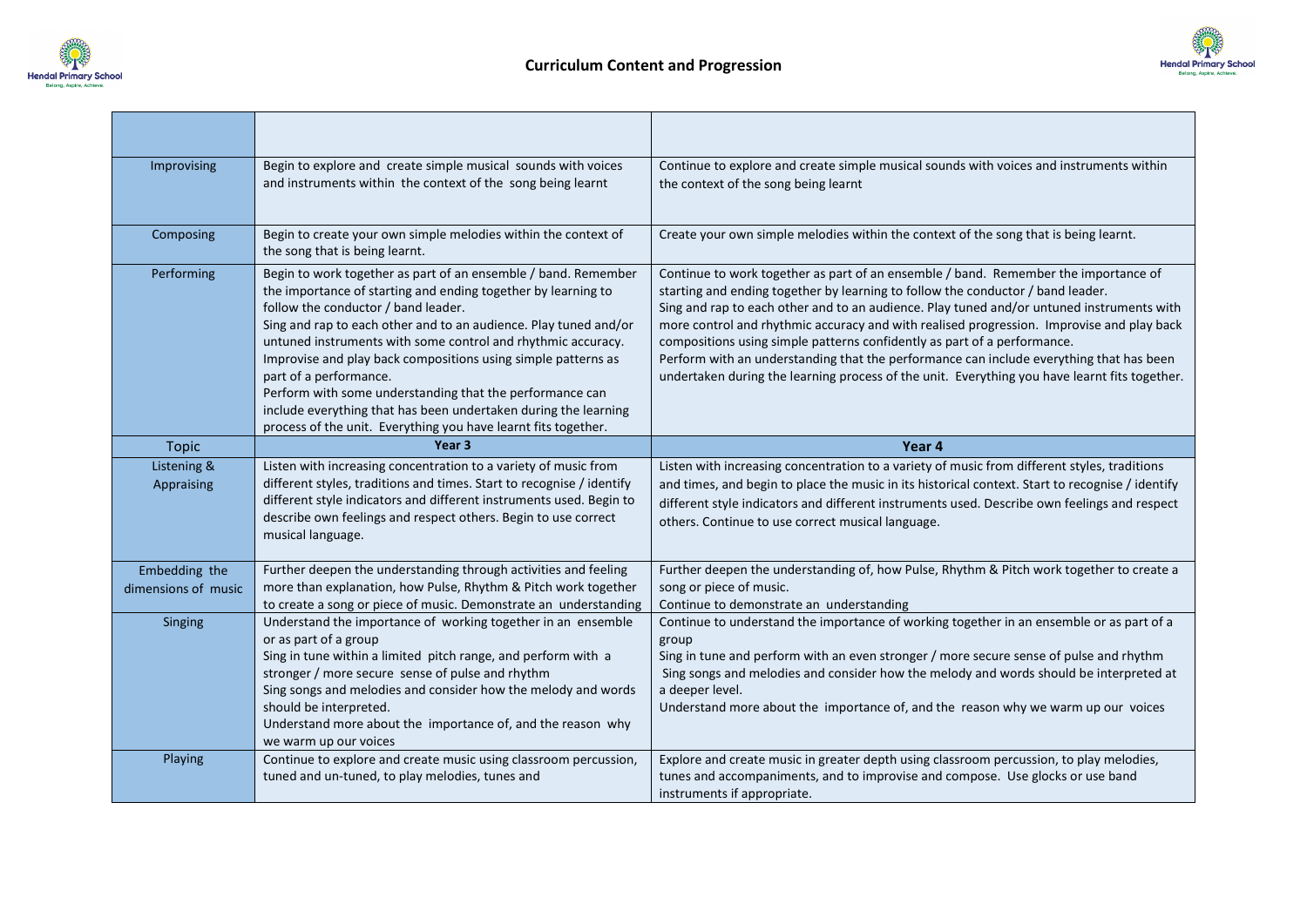



|                     | accompaniments, and to improvise and compose. Use glocks, or<br>use band instruments if appropriate.<br>Begin to recognise / identify and musically demonstrate<br>awareness of a link between shape and pitch graphic notations.<br>Start to understand the basics and foundations of notations | Continue to recognise / identify and musically demonstrate awareness of a link between<br>shape and pitch graphic notations. Start to understand the basics and foundations of<br>notations                                                                                                                                                                                                                                                                                                                                                                                                                                                      |
|---------------------|--------------------------------------------------------------------------------------------------------------------------------------------------------------------------------------------------------------------------------------------------------------------------------------------------|--------------------------------------------------------------------------------------------------------------------------------------------------------------------------------------------------------------------------------------------------------------------------------------------------------------------------------------------------------------------------------------------------------------------------------------------------------------------------------------------------------------------------------------------------------------------------------------------------------------------------------------------------|
| Improvising         | Explore and create musical sound with voices and instruments<br>within the context of the song being learnt.                                                                                                                                                                                     | Explore and create musical sound with voices and instruments within the context of the<br>song being learnt.                                                                                                                                                                                                                                                                                                                                                                                                                                                                                                                                     |
| Composing           | Begin to create your own more complex tunes and melodies<br>within the context of the song that is being learnt. Start to<br>choose, combine and organise patterns and musical ideas within<br>musical structures, and do this with understanding as part of a<br>group or with your whole class | Continue to create your own more complex tunes and melodies within the context of the<br>song that is being learnt. Start to choose, combine and organise patterns and musical ideas<br>within musical structures, and do this with understanding as part of a group or with your<br>whole class.                                                                                                                                                                                                                                                                                                                                                |
| Performing          | Have more understanding of working together as part of an<br>ensemble / band. Appreciate the importance of starting and<br>ending together by learning to follow the conductor / band leader<br>and listening.                                                                                   | Have a deeper understanding of working together as part of an ensemble / band.<br>Appreciate the importance of starting and ending together by learning to follow the<br>conductor / bandleader and listening.<br>Continue to develop performance skills.<br>Play tuned instruments with more control and rhythmic accuracy and with more realised<br>progression. Improvise and play back compositions using patterns confidently as part of a<br>performance.<br>Perform with a greater understanding of an integrated approach, where performance can<br>include everything that has been undertaken during the learning process of the unit. |
|                     |                                                                                                                                                                                                                                                                                                  |                                                                                                                                                                                                                                                                                                                                                                                                                                                                                                                                                                                                                                                  |
| <b>Topic</b>        | Year 5                                                                                                                                                                                                                                                                                           | Year <sub>6</sub>                                                                                                                                                                                                                                                                                                                                                                                                                                                                                                                                                                                                                                |
| Listening &         | Listen with concentration to a variety of music from different                                                                                                                                                                                                                                   | Listen with concentration to a variety of music from different styles, traditions and times                                                                                                                                                                                                                                                                                                                                                                                                                                                                                                                                                      |
| Appraising          | styles, traditions and times and place the music in its historical                                                                                                                                                                                                                               | and place the music in its historical context. Securely / confidently recognise / identify                                                                                                                                                                                                                                                                                                                                                                                                                                                                                                                                                       |
|                     | context. Recognise / identify different style indicators and                                                                                                                                                                                                                                     | different style indicators and different instruments and their sounds. Describe own feelings                                                                                                                                                                                                                                                                                                                                                                                                                                                                                                                                                     |
|                     | different instruments and their sounds. Describe own feelings with<br>confidence and respect others. Continue to use correct musical<br>language.                                                                                                                                                | with confidence and respect others. Continue to use correct musical language.                                                                                                                                                                                                                                                                                                                                                                                                                                                                                                                                                                    |
| Embedding the       | Understand that through repeated games and activities, depth of                                                                                                                                                                                                                                  | Know, understand and demonstrate with confidence Pulse, Rhythm & Pitch work together                                                                                                                                                                                                                                                                                                                                                                                                                                                                                                                                                             |
| dimensions of music | learning occurs and that Pulse, Rhythm & Pitch work together to<br>create a song or piece of music. Demonstrate and understanding<br>of this.                                                                                                                                                    | to create a song or piece of music.                                                                                                                                                                                                                                                                                                                                                                                                                                                                                                                                                                                                              |
| Singing             | Understand that you sing in an ensemble with the aim of                                                                                                                                                                                                                                          | Understand in greater depth how to sing in an ensemble with the aim of producing a                                                                                                                                                                                                                                                                                                                                                                                                                                                                                                                                                               |
|                     | producing a round sound, clear diction, control of pitch and some                                                                                                                                                                                                                                | round sound, clear diction, control of pitch and a musical understanding of how parts fit                                                                                                                                                                                                                                                                                                                                                                                                                                                                                                                                                        |
|                     | musical understanding of how parts fit together 2 Sing within an<br>appropriate vocal range with clear diction, mostly accurate                                                                                                                                                                  | together<br>Sing in tune within an appropriate vocal range with clear diction, mostly accurate tuning,                                                                                                                                                                                                                                                                                                                                                                                                                                                                                                                                           |